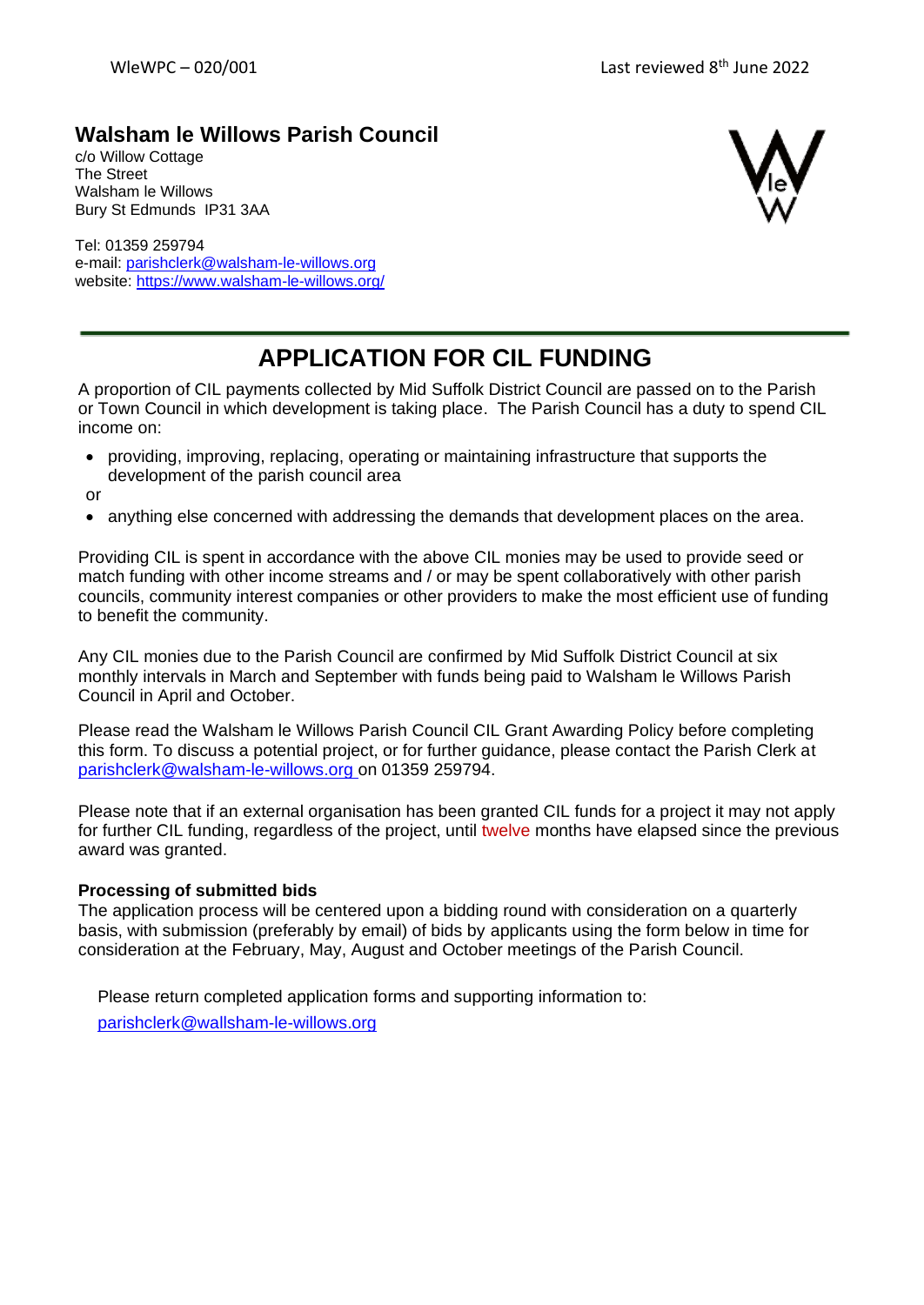| <b>Walsham le Willows Parish Council</b><br><b>CIL Funding Application Form</b> |  |  |
|---------------------------------------------------------------------------------|--|--|
| 1. Applicant organisation                                                       |  |  |
| 2. Name and position of main<br>contact                                         |  |  |
| 3. Applicant contact details<br>(phone number, email and<br>address)            |  |  |
| 4. Type of organisation<br>If a charity, please provide<br>registration number  |  |  |
| 5. Is the organisation able to<br>reclaim VAT?                                  |  |  |
| 6. Location of project                                                          |  |  |
| 7. Summary of the project<br>proposal                                           |  |  |
| 8. Estimated project cost                                                       |  |  |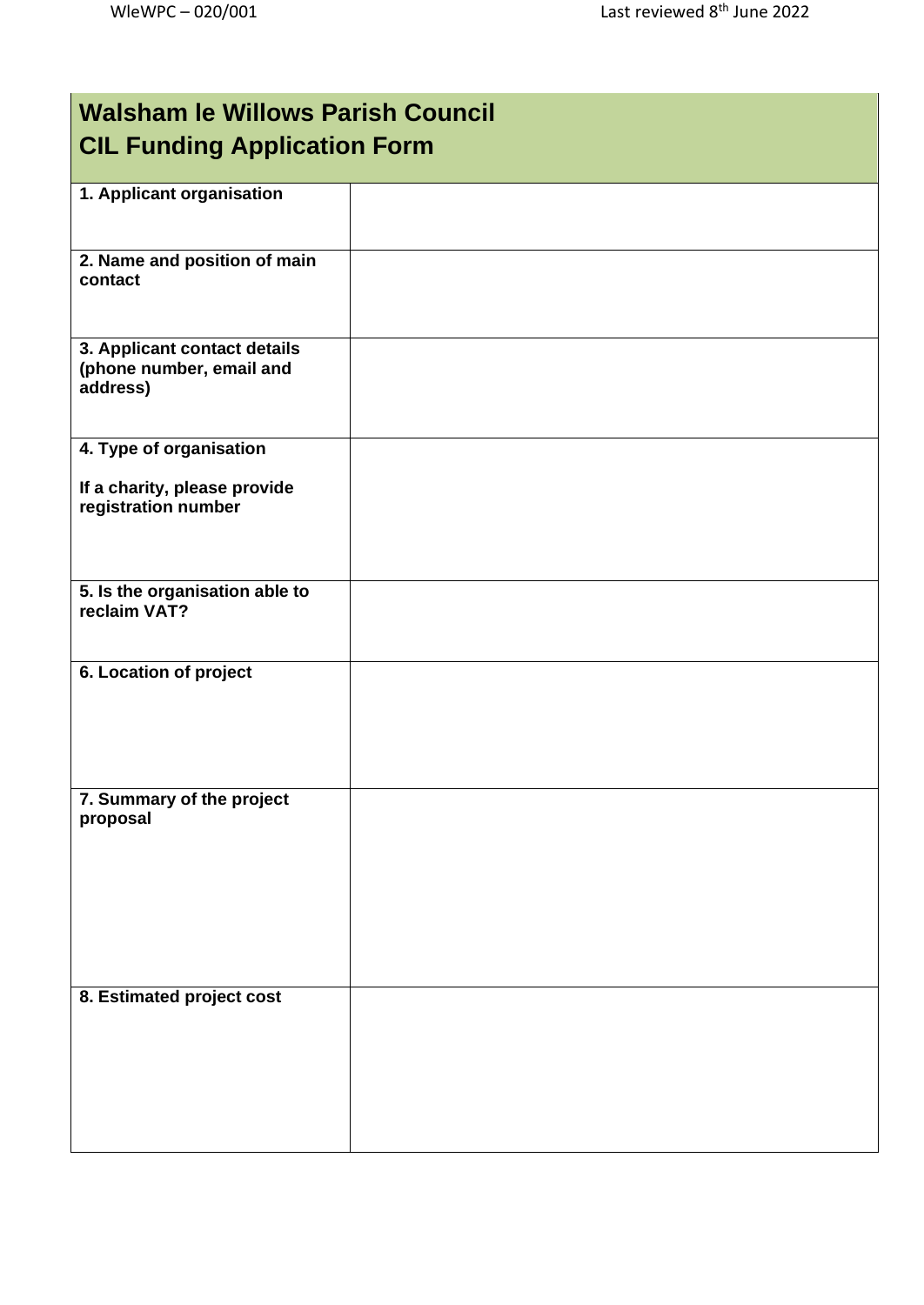| 9. Detail of additional                                 |  |
|---------------------------------------------------------|--|
| sources of funding available                            |  |
|                                                         |  |
|                                                         |  |
|                                                         |  |
|                                                         |  |
|                                                         |  |
|                                                         |  |
|                                                         |  |
|                                                         |  |
| 10. Why is CIL funding being                            |  |
| sought? Please provide<br>details of sources of funding |  |
| already considered or                                   |  |
| applications made for                                   |  |
| funding?                                                |  |
|                                                         |  |
|                                                         |  |
|                                                         |  |
|                                                         |  |
| 11. Please indicate whether                             |  |
| the organisation has                                    |  |
| previously received CIL of                              |  |
| other funding sources from                              |  |
| <b>Walsham le Willows Parish</b>                        |  |
| <b>Council and/or Mid Suffolk</b>                       |  |
| <b>District Council. If yes,</b>                        |  |
| please provide details.                                 |  |
|                                                         |  |
|                                                         |  |
|                                                         |  |
| 12. How does the project help                           |  |
| address the demands of                                  |  |
| development in the area.                                |  |
| What evidence is there to                               |  |
| support this?                                           |  |
|                                                         |  |
|                                                         |  |
|                                                         |  |
|                                                         |  |
|                                                         |  |
|                                                         |  |
| 13. What evidence is there of                           |  |
| support from the                                        |  |
| community?                                              |  |
|                                                         |  |
|                                                         |  |
|                                                         |  |
|                                                         |  |
|                                                         |  |
|                                                         |  |
|                                                         |  |
|                                                         |  |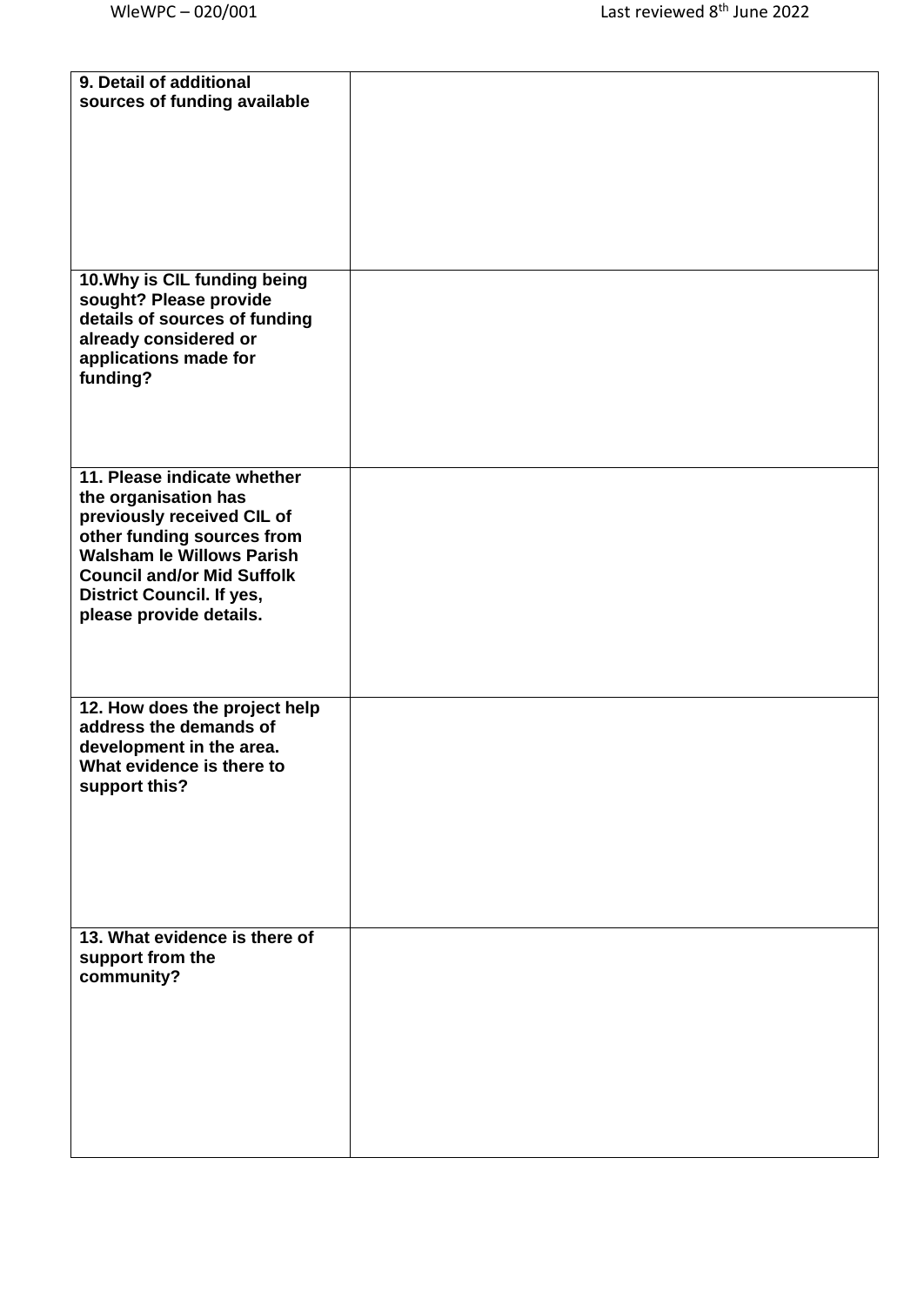| 14. Approximately how many<br>of those who will benefit from<br>the project are Walsham<br>parishioners?                                                                                                 |  |
|----------------------------------------------------------------------------------------------------------------------------------------------------------------------------------------------------------|--|
| 15. Proposed timescales for<br>the project                                                                                                                                                               |  |
| 16. Is there a related revenue<br>spend (i.e. day-to- day<br>running costs) associated<br>with the project? How will<br>this be addressed?                                                               |  |
| 17. If the organisation is not in<br>the public sector please provide<br>details of the organisation's<br>finances.                                                                                      |  |
| 18. Do you need planning<br>permission to carry out the<br>works?<br>If planning permission is<br>required to carry out the<br>works, is it in place?<br>If so, please provide the<br>application number |  |